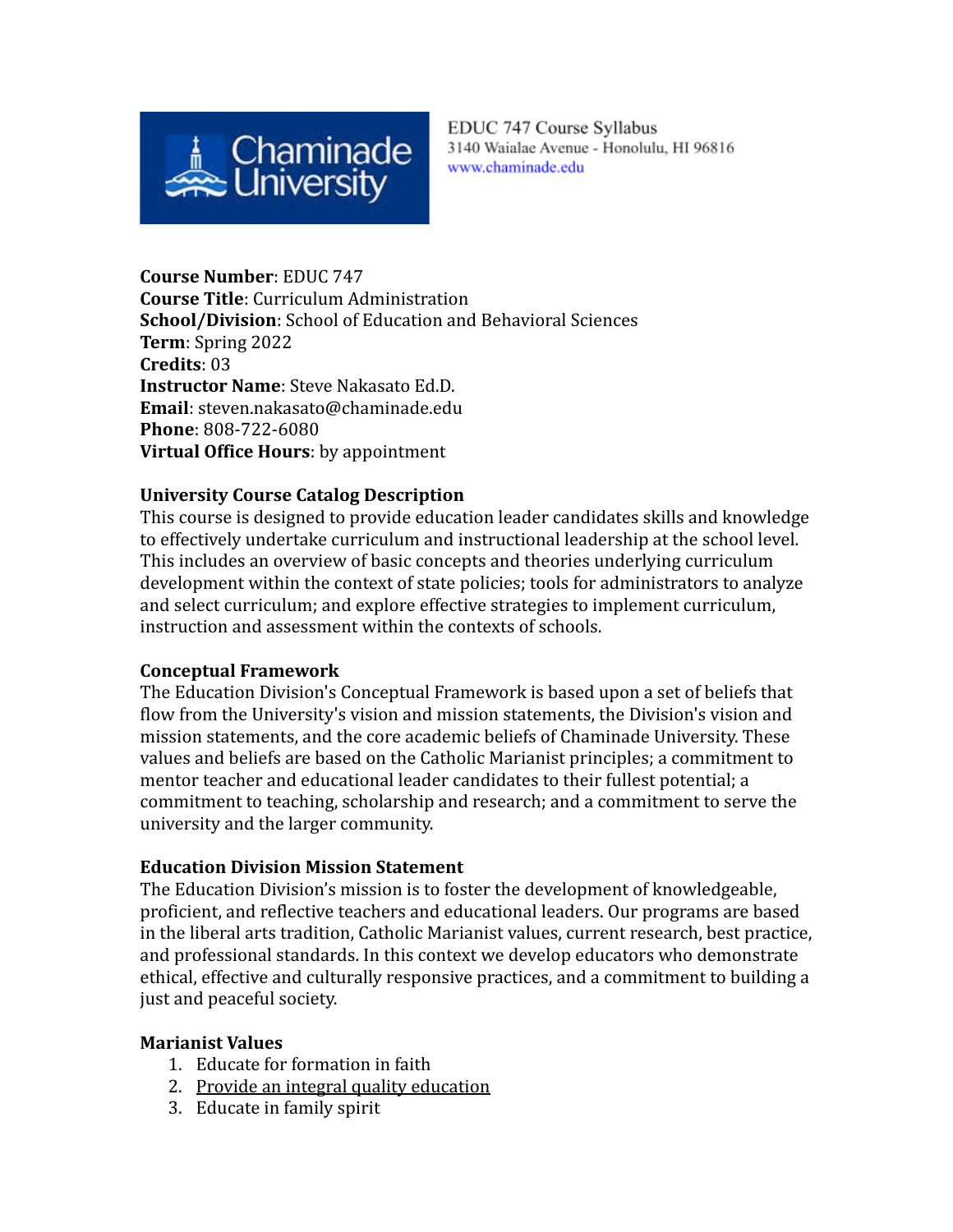- 4. Educate for service, justice and peace
- 5. Educate for adaptation and change

## **Program Learning Outcomes (PLO)**

- 1. Describe the impact of socio-economic, legal, and ethical factors at an educational setting that promotes service, justice, and peace in a multicultural learning environment.
- 2. Synthesize best practices and evidence-based research into the effective operations of a campus that are relevant, integral, and essential to the success of a school.
- 3. Define a vision for a school and organizational change processes that work towards providing an excellent education, promoting student learning, and the development of the whole person.
- 4. Examine effective skills in promoting a positive school culture for all and the means for adaptation and change.
- 5. Articulate collaboration and communication with various internal/external stakeholders associated with a school setting.

## **Course Learning Outcomes (CLO)**

- 1. Students will study an improvement framework to increase student achievement and learning. (PLO 2, 3)
- 2. Students will reflect upon school-level curriculum, instruction, and assessment practices. (PLO 2)
- 3. Students will design a Theory of Action to introduce change ideas founded on Improvement Science and school contexts. (PLO 2, 3, 4)
- 4. Students will apply iterative cycles for improvement and school leadership. (PLO 3, 4)

## **Learning Materials**

- Anthony S. Bryk, Louis M. Gomez, Alicia Grunow, and Paul G. LeMahieu (2015). Learning to Improve How America's Schools Can Get Better at Getting Better.
- Other learning materials will be provided.

#### **Assessment**

| Assignments       |           |  |
|-------------------|-----------|--|
| Week 1            | 10 points |  |
| Week 2            | 10 points |  |
| Week <sub>3</sub> | 10 points |  |
| Week 4            | 15 points |  |
| Week 5            | 15 points |  |
| Week 6            | 20 points |  |
| Week 7            | 20 points |  |
| Week 8            | 30 points |  |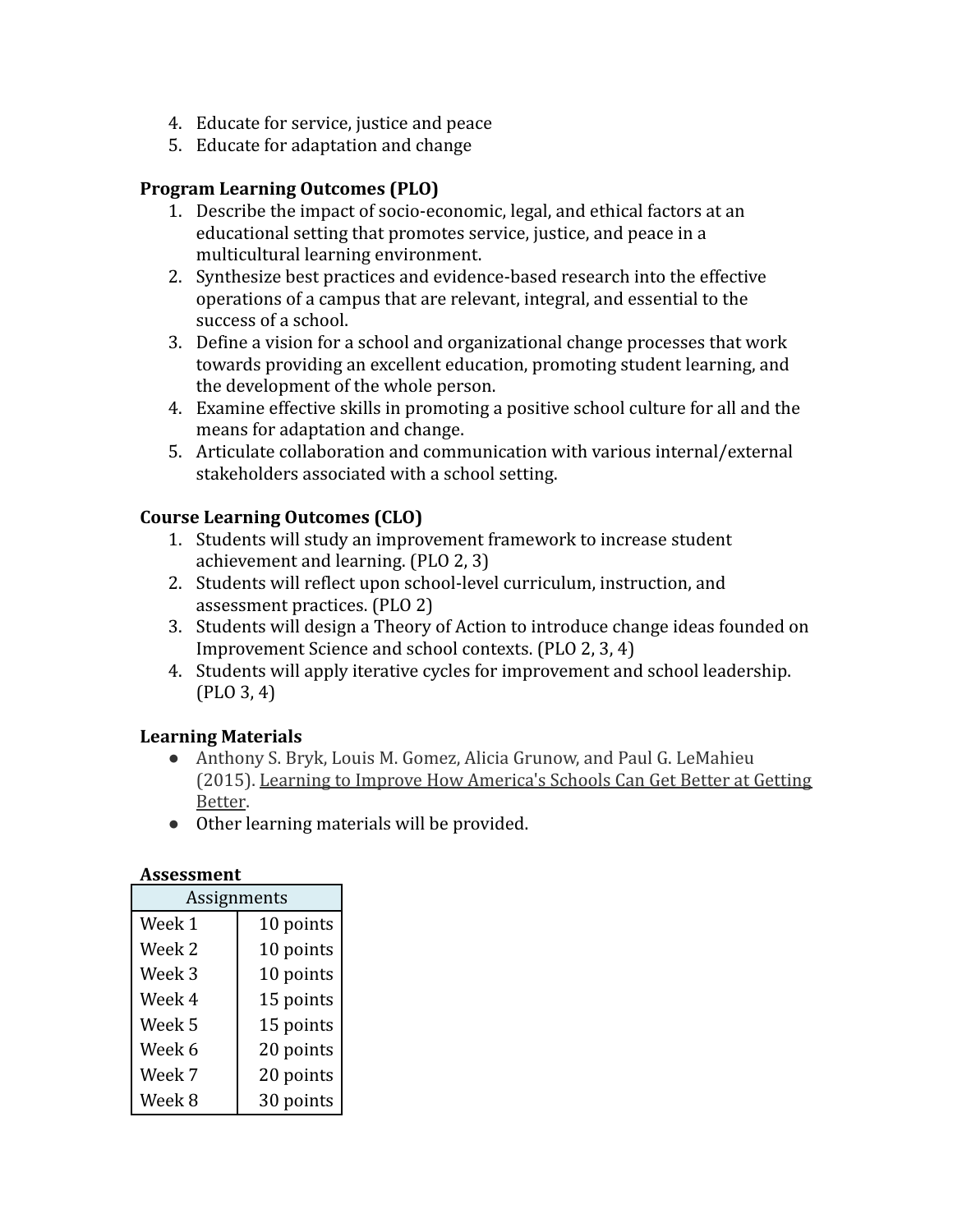| Week 9  | $30$ points $ $ |
|---------|-----------------|
| Week 10 | 40 points       |
| Total   | 200 points      |

Assessments may be subject to change based on the dynamics of current events. Late assignments submitted one-day late will receive a 10% deduction and two-days late with a 25% deduction. No late assignments will be accepted after. If there is an emergency, make sure to contact the instructor before the due date of an assignment. No work will be accepted after the last day of the course.

#### **Grading scale**

| Grade | Percentage | Points  |
|-------|------------|---------|
| A     | 90-100%    | 180-200 |
| B     | 80-89%     | 160-179 |
| C     | 70-79%     | 140-159 |
| D     | 60-69%     | 120-139 |
| F     | 00-59%     | 120     |

## **Schedule**

| Weeks                 | <b>Class Content</b>                       | Assignments                           |
|-----------------------|--------------------------------------------|---------------------------------------|
| Week 1                | <b>Introduction to Curriculum</b>          | 1. Inclusion                          |
| $4/11 - 4/17$         | <b>Administration and Improvement</b>      | 2. Reading, Preface and Introduction  |
| $(10 \text{ points})$ | <b>Science</b>                             | 3. Improvement Science presentation 1 |
| Introduction          | EDUC 747 Course procedures                 | 4. Reflection                         |
| of Content            | <b>Improvement Science</b><br>$\bullet$    |                                       |
| Week 2                | <b>Understanding the Problem</b>           | 1. Chapter 1, Make the Work           |
| $4/18 - 4/24$         | Studying the Problem<br>$\bullet$          | Problem-Specific and User-Centered    |
| $(10 \text{ points})$ | <b>Technical Solutions versus Adaptive</b> | 2. Improvement Science presentation 2 |
|                       | Approaches                                 | 3. Reflection                         |
|                       | • Mapping the Problem                      |                                       |
| Week 3                | <b>Theory of Action</b>                    | 1. Chapter 2, Focus on Variation in   |
| $4/25 - 5/1$          | Focusing on continuous                     | Performance                           |
| $(10 \text{ points})$ | improvement                                | 2. Theory of Action                   |
|                       | <b>Technical and Adaptive Mindset</b>      | 3. Aims goal                          |
|                       | <b>Talking Paper</b><br>$\bullet$          |                                       |
| Week 4                | <b>Reflection: Professional Practice</b>   | 1. Chapter 1-2 Reflections            |
| $5/2 - 5/8$           | Reflection and Introspection<br>$\bullet$  | 2. Digging Deeper                     |
| $(15$ points)         | <b>Technical and Adaptive Mindsets</b>     | 3. Improvement Science activity       |
|                       | Aims goal<br>$\bullet$                     | 4. Reflection                         |
| Week 5                | <b>Iterative Changes and Improvement</b>   | 1. Inclusion                          |
| $5/9 - 5/15$          | Implementing iterative changes to          | 2. Chapter 3, See the System That     |
| $(15$ points)         | improve practices                          | <b>Produces the Current Outcomes</b>  |
|                       | • Driver diagrams                          | 3. Reflection                         |
| Week 6                | <b>Systems Thinking</b>                    | 1. Inclusion                          |
| $5/16 - 5/22$         | Scaling improvement                        | 2. Chapter 4, We Cannot Improve at    |
| $(20$ points)         | Measurement for Improvement<br>$\bullet$   | <b>Scale What We Cannot Measure</b>   |
|                       | Educational model                          | 3. Google search                      |
|                       |                                            | 4. Reflection                         |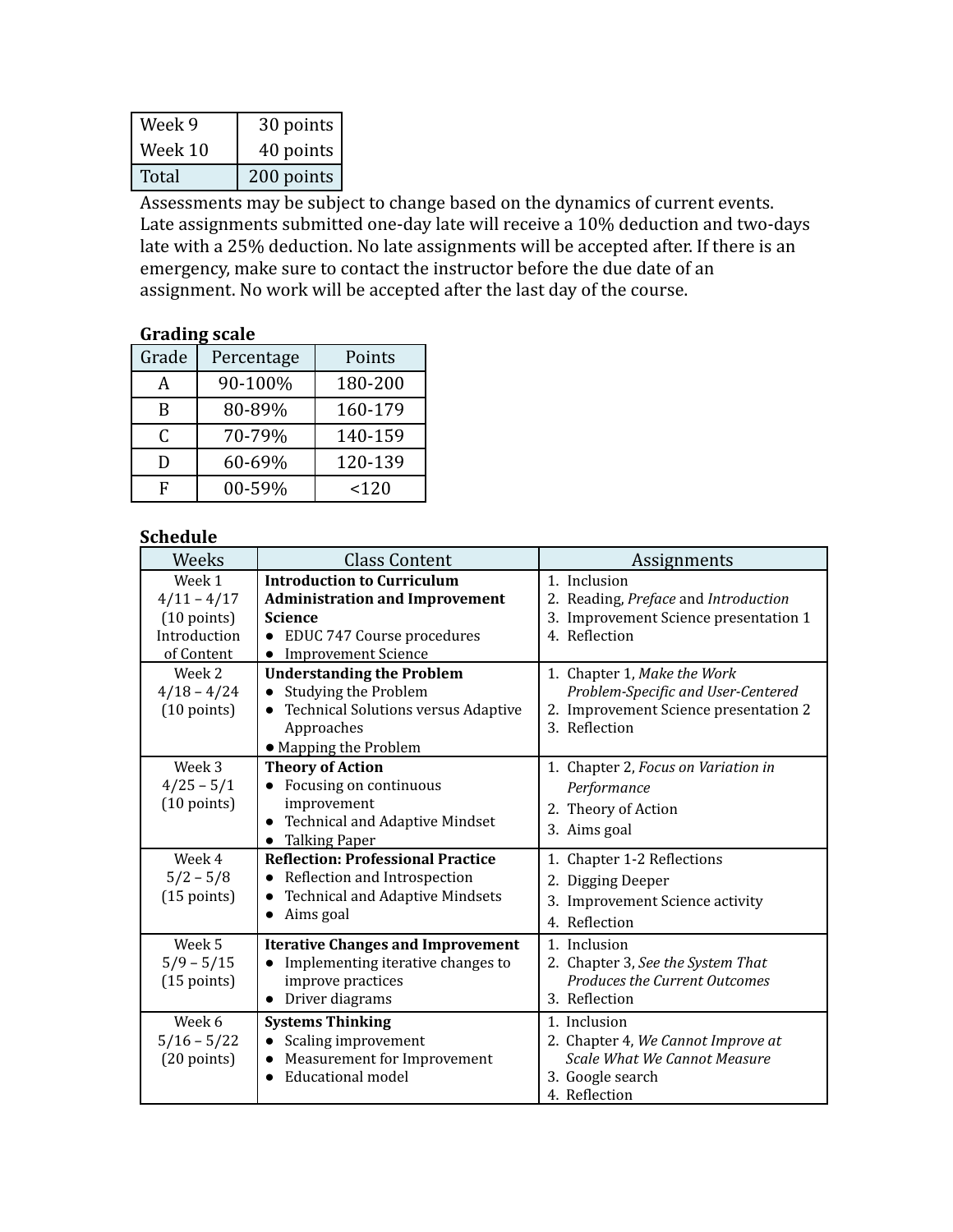| Week 7                | Social and Cultural Contexts /        | 1. Chapter 5, Use Disciplined Inquiry to |
|-----------------------|---------------------------------------|------------------------------------------|
| $5/23 - 5/29$         | <b>Organizational Paradigms</b>       | Drive Improvement                        |
| $(20$ points)         | • "There is a <i>better way</i> "     | 2. Google search                         |
|                       | Social and Cultural contexts          | 3. Improvement Science presentation 7    |
|                       | $\bullet$ Accountability              | 4. Reflection                            |
| Week 8                | <b>Reflection: Iterative Changes,</b> | 1. Chapter 3-5 Reflections               |
| $5/30 - 6/5$          | <b>Systems Thinking, and Contexts</b> | 2. Digging Deeper                        |
| $(30 \text{ points})$ | • Reflection and Introspection        | 3. Reflection                            |
| Application of        | Application: Learning to Improve      |                                          |
| Content               | • Talking Paper                       |                                          |
| Week 9                | <b>Instructional Leadership</b>       | 1. Inclusion                             |
| $6/6 - 6/12$          | • "A communal imperative to improve"  | 2. Chapter 6, Accelerate Learning        |
| $(30$ points)         | • Application: Learning to Improve    | <b>Through Networked Communities</b>     |
|                       |                                       | 3. Improvement Science presentation 9    |
|                       |                                       | 4. Reflection                            |
| Week 10               | <b>Operationalizing Continuous</b>    | Inclusion<br>1.                          |
| $6/13 - 6/20$         | Improvement                           | 2.<br>Chapter 7, Living Improvement      |
| $(40$ points)         | Application: Learning to Improve      | Chapter 1-7 Reflection<br>3.             |
|                       | Culminating Reflection 5-Year Plan    | Reflection<br>4.                         |

May be subject to change based on the dynamics of current events.

## **Writing Standards**

All work submitted by Chaminade University students must meet the following writing standards. Written assignments should:

- 1. Use correctly the grammar, spelling, punctuation, and sentence structure of Standard Written English.
- 2. Develop ideas, themes, and main points coherently and concisely.
- 3. Adopt modes and styles appropriate to their purpose and audience.
- 4. Be clear, complete, and effective.
- 5. Carefully analyze and synthesize material and ideas borrowed from sources. In addition, the sources of the borrowed material should be correctly acknowledged to avoid plagiarism (see Plagiarism).

## **Academic Honesty**

Violations of the Honor Code are serious. They harm other students, your professor, and the integrity of the University. Alleged violations will be referred to the Office of Judicial Affairs. If found guilty of plagiarism, a student might receive a range of penalties, including failure of an assignment, failure of an assignment and withholding of the final course grade until a paper is turned in on the topic of plagiarism, failure of the course, or suspension from the University.

Violations of Academic Integrity: Violations of the principle include, but are not limited to:

- Cheating: Intentionally using or attempting to use unauthorized materials, information, notes, study aids, or other devices in any academic exercise.
- Fabrication and Falsification: Intentional and unauthorized alteration or invention of any information or citation in an academic exercise. Falsification is a matter of inventing or counterfeiting information for use in any academic exercise.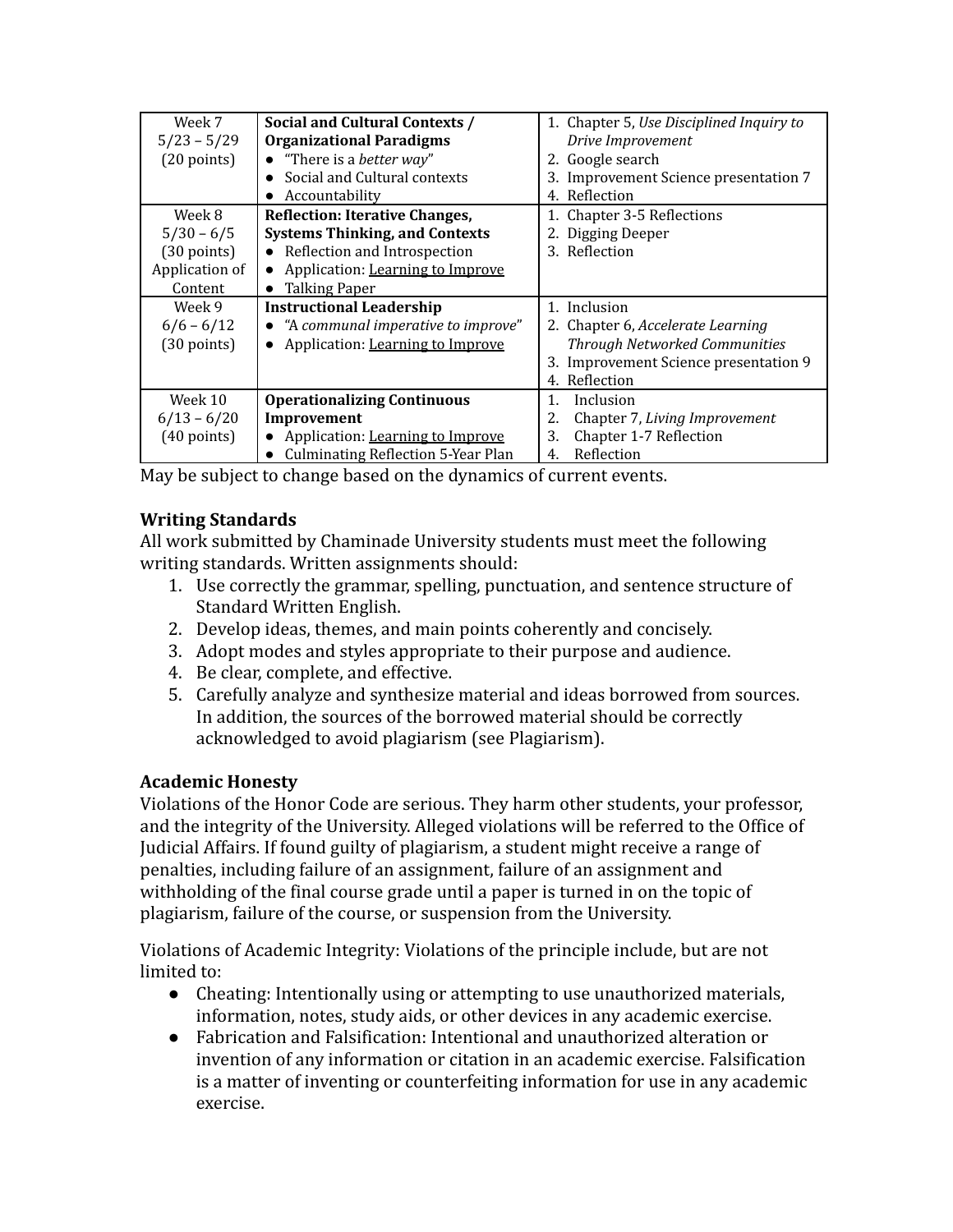- Multiple Submissions: The submission of substantial portions of the same academic work for credit (including oral reports) more than once without authorization.
- Plagiarism: Intentionally or knowingly presenting the work of another as one's own (i.e., without proper acknowledgment of the source).
- Abuse of Academic Materials: Intentionally or knowingly destroying, stealing, or making inaccessible library or other academic resource materials.
- Complicity in Academic Dishonesty: Intentionally or knowingly helping or attempting to help another to commit an act of academic dishonesty.

Plagiarism includes, but is not limited to:

- Copying or borrowing liberally from someone else's work without his/her knowledge or permission; or with his/her knowledge or permission and turning it in as your own work.
- Copying of someone else's exam or paper.
- Allowing someone to turn in your work as his or her own.
- Not providing adequate references for cited work.
- Copying and pasting large quotes or passages without properly citing them.

# **Title IX Compliance**

Chaminade University of Honolulu recognizes the inherent dignity of all individuals and promotes respect for all people. Sexual misconduct, physical and/or psychological abuse will NOT be tolerated at CUH. If you have been the victim of sexual misconduct, physical and/or psychological abuse, we encourage you to report this matter promptly. As a faculty member, I am interested in promoting a safe and healthy environment, and should I learn of any sexual misconduct, physical and/or psychological abuse, I must report the matter to the Title IX Coordinator. If you or someone you know has been harassed or assaulted, you can find the appropriate resources by visiting Campus Ministry, the Dean of Students Office, the Counseling Center, or the Office for Compliance and Personnel Services.

# **Disability Access**

The University is committed to providing reasonable accommodations for all persons with disabilities. This syllabus is available in alternate formats upon request. Students who need accommodations must be registered with Student Disability Services. Students with special needs who meet criteria for the Americans with Disabilities Act (ADA) provisions must provide written documentation of the need for accommodations to Kokua Ike: Center for Student Learning by the end of week three of the class, in order for the instructor to plan accordingly. Failure to provide written documentation will prevent your instructor from making the necessary accommodates. If you would like to determine if you meet the criteria for accommodations, contact ada@chaminade.edu.

# **Attendance Policy**

As stated in the Chaminade University Catalog, students are expected to attend all classes for courses in which they are registered. Students are expected to attend all